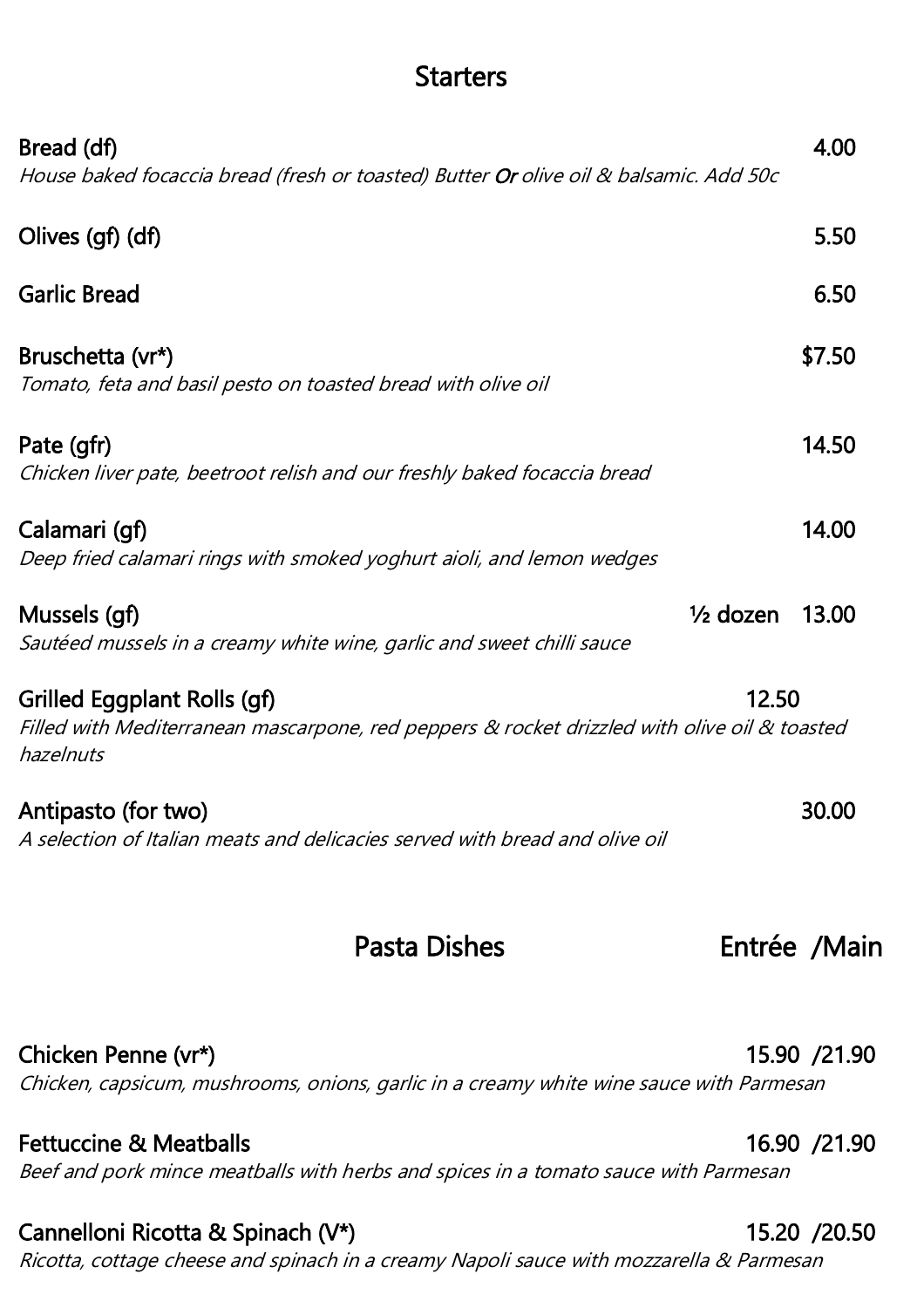## Chicken Risotto (Vr\*) (gf) (dfr) 15.90 /21.90

Chicken, onions, garlic, lemon and fresh tomato finished with butter, Parmesan & olive oil

# Potato Gnocchi (Vr\*) 15.90 /21.90

# Bacon, spinach, onions, garlic and peas in a creamy mustard & wine sauce with Parmesan

## Spaghetti Marinara (Vr\*) (df) 16.90 /22.90

Seafood, Napoli sauce, white wine, garlic, chilli, capers, onions, and olives drizzled with olive oil

# **Mains**

## Fish of the Day (gf) (dfr) Market Price

Fresh fish of the day (Wait staff will advise you)

Pork Fillet (gf) (dfr) 33.50 Pork fillet cooked in a creamy, Marsala, lemon and mushroom sauce served with a rocket & orange salad with toasted hazel nuts, roasted fennel seed and red onion

| Steak (gfr) (dfr)                                                |       |
|------------------------------------------------------------------|-------|
| 200-gram Beef Eye Fillet                                         | 35.90 |
| 450-gram OP Rib-eye on the bone                                  | 37.90 |
| Served with potato gratin and your choice of sauce               |       |
| Sauces: mushroom sauce or pepper sauce or compound garlic butter |       |

### Lamb Shank 28.90 Braised lamb shank slow cooked in a vegetable Ragout served with garlic-mashed potatoes, olives and gremolata

## Chicken Supreme (gf) 32.90

Free range skin-on chicken breast with blue cheese sauce, parsnip crisps and served with a walnut, mint and pear risotto